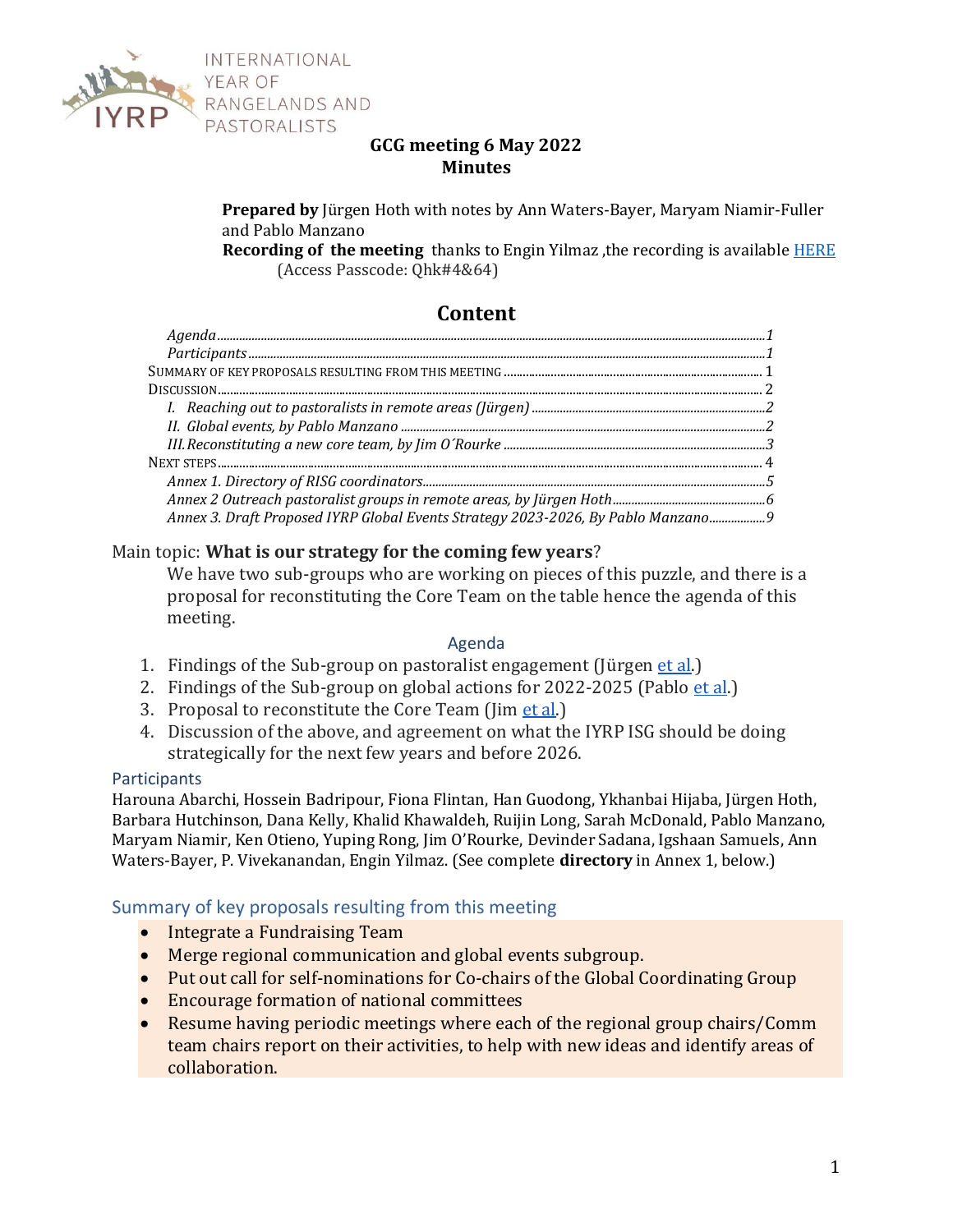## <span id="page-1-1"></span><span id="page-1-0"></span>**Discussion**

- I. Reaching out to pastoralists in remote areas (Jürgen)
	- The received input (8/11 RISGs, see map in Annex 2)) could become part of the foundation for the IYRP **Communication strategy 2022-2026**
	- The resulting Matrix is currently under review (see Annex 2)
	- Average requested funds: USD 350,000 per region, or about 50–80,000/RISG/yr.
	- We need to establish a Fundraising Team. Jürgen proposed to be the contact person for those interested in joining
	- Jürgen highlighted the need to establish IYRP´s global map for all RISG.

Next steps related to outreach and fundraising

- 1. Send outreach matrix for final review to all RISG Coordinators
- 2. Complete Input from all 11 RISG regions
- 3. Need to ensure funding for IYRP participants to go to priority global events; funds also needed at regional and national level.

**Proposal:** Integrate the Fundraising Team (contact [jurgenhoth1521@gmail.com\)](mailto:jurgenhoth1521@gmail.com)

# <span id="page-1-2"></span>II. Global events, by Pablo Manzano

Pablo, Engin + Maryam: Focus on the more important events related to **UN conventions** (see table, Annex 3). Subgroups to be created for each high-level forum. The GCG's 18 key branding messages included in table to take to global conventions. Important to be strategic, e.g. in UNCCD, what we want to achieve by 2026 and work toward this during several COPs.

• Need to find key partners to influence these key events; to be added to the table.

**Call for volunteers** for subgroups for conventions; reach out to 300 organisations that sent letters of support. GCG to maintain overview of all activities related to conventions.

- a) Explain **acronyms** of conventions and/or put weblink for each acronym.
- b) Keep links to UN Decade of Family Farming (UNDFF) and United Nations Decade for Ecosystem Restoration (UN-DER) through all these efforts.
- c) If new important event pops up like **Stockholm+50**, be opportunistic and ask someone in ISG to organise something for that event.
- d) Make sure that RISG chairs are involved and represent IYRP when COP held in their region.
- e) Individuals from within GCG or ISG not yet identified to be responsible for each convention/event. Volunteers to be invited. Ask among 300 supporting organisations, e.g. WOCAT for the UN Convention to Combat Desertification (UNCCD).
- f) Each convention will require a different approach. Maybe not separate resolution on pastoralism but add into an existing proposed resolution.
- g) Engaging with regional events to be planned by RISGs, starting with relevant branding messages.
- **Regional communication teams** need to lead efforts on what they want to do in their region, e.g. NA RISG making survey to set priorities among short-, mediumand long-term priority actions.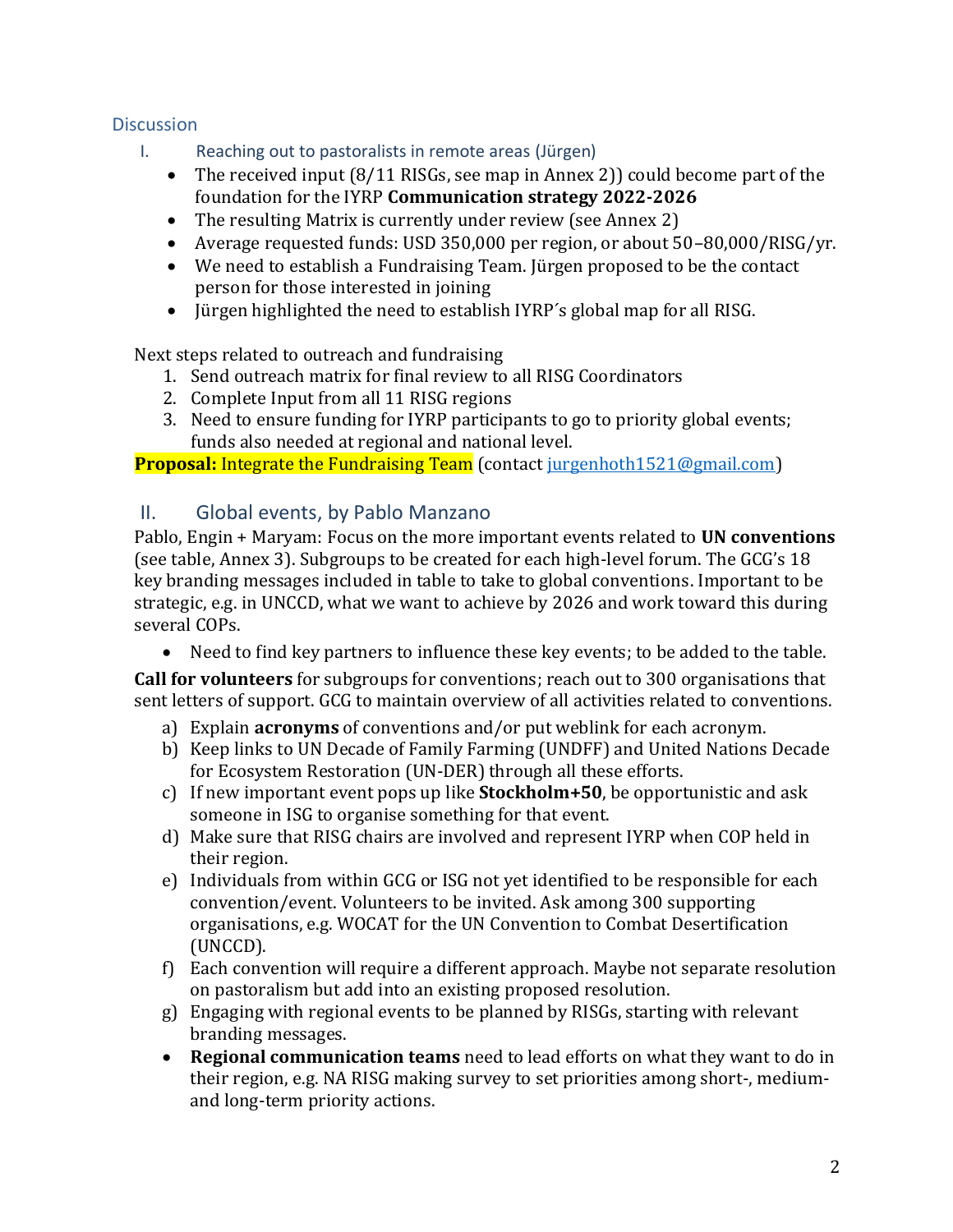• **Approach group of 300** supporting organisations, be strategic, ask for support for specific endeavours.

## <span id="page-2-0"></span>III. Reconstituting a new core team, by Jim O´Rourke

**Jim**: The Core Team (Ann, Barb, Maryam and Jim) have been involved for 14 years. It is time to move on. We are not leaving the IYRP, but will take on specific items within IYRP efforts to focus on.

Jim now wants to focus on USA; **Maryam** on organising global events and fundraising; **Ann and Barbara** to focus on website and listserves.

They are not stepping back immediately, but wanting smooth **transition**, open up space for new ideas and change.

- Each RISG needs to take more responsibility for the regional pages on website.
- There is **a** need to coordinate global communications efforts ensuring communication among RISGs about what they are doing.

# **Proposal**: Merge regional communication and global events subgroup.

Fiona: Put out call for **self-nominations**, then staged process of changing leadership. ISG will still have role after FAO picks up IYRP (scheduled to take place in 2025). This group will work with FAO. Do we have to maintain the same momentum? Keep some things going with less visible presence than in past year or so.

Does IYRP need to organise side events at each COP?

Value of ISG in coordinating efforts of people from different organisations and regions in promoting rangelands & pastoralists; possibility to be more strategic.

Maryam: Send a call for self-nominations, 2 co-chairs; send to whole ISG for response within 2 weeks.

## **Level of commitment for next years to 2026**

Next 4 years, big momentum needed in RISG and individual countries to raise awareness and engage in policy dialogue to change government policies.

Coordination for events need not always be by Co-chair of IYRP GCG.

Important to coordinate to influence at different levels, strengthening regional and national structure to help reach impact at the grassroots.

Focal points needed at country level.

Focus on regional teams, priority activities for different groups within region; from now on, have meetings with regional chairs and communication chairs, sharing ideas for cross-fertilisation. Barb and Ann to consider how to use website more effectively to share these materials, to help in RISG planning, e.g. maybe new page on website for NA group.

## **PROPOSAL** Encourage formation of national committees

such as in Mongolia already, letter from Govt of Mongolia to all countries could be useful.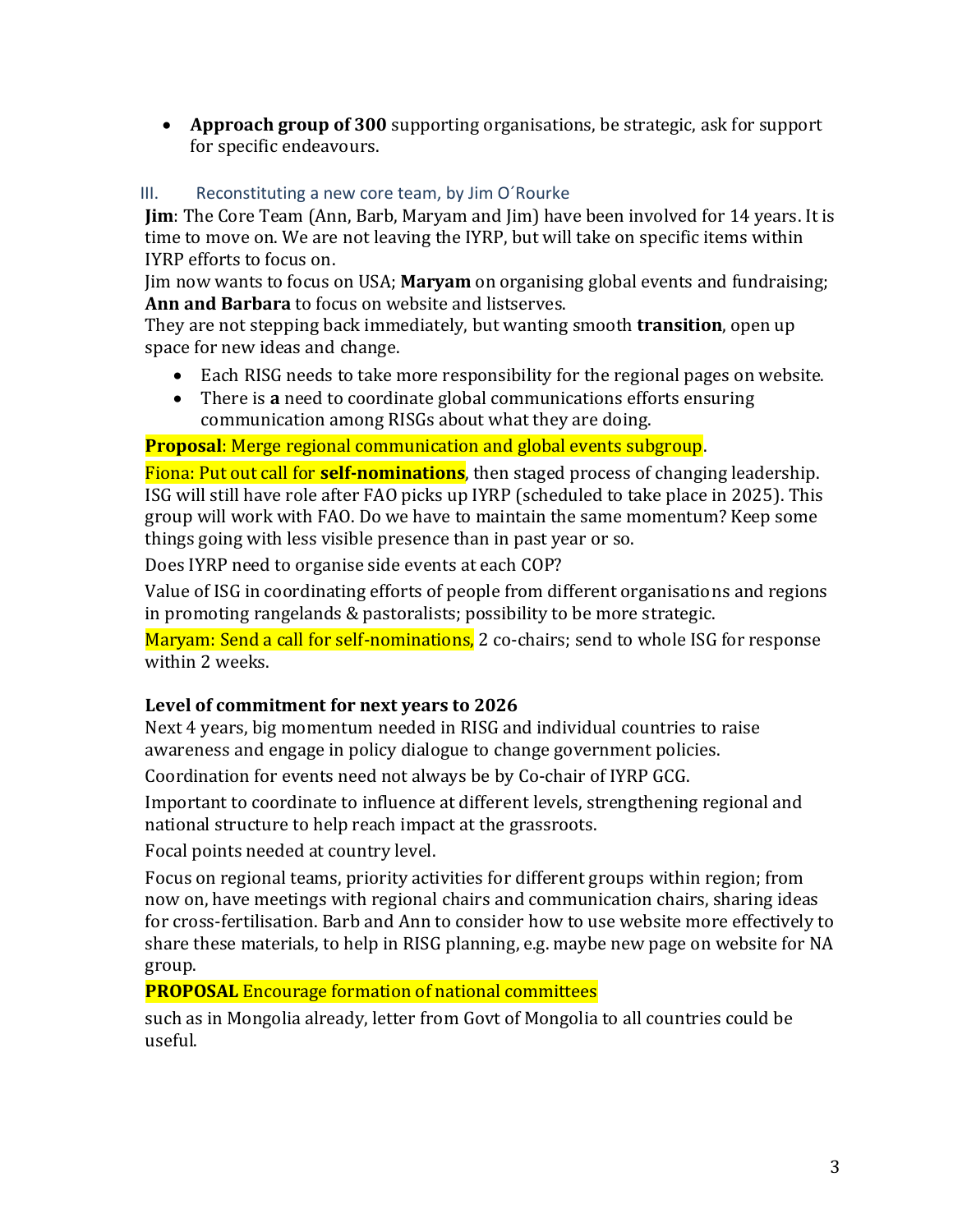FAO will not start anything on IYRP until 2025 (according to Gregorio) and might send a letter out to countries only then.

# <span id="page-3-0"></span>Next steps

- Maryam will follow up to see if **Govt of Mongolia** would send letter to countries that have sent letter of support encouraging them to start national committees. IYRP groups at global, regional and national level reach out to much larger constituency than does FAO.
- Jürgen will send out **matrix** to all RISG leaders and give them 2 weeks to send in any missing information. Individuals to contact him if they would like to be part of fundraising team.
- Global events group to make information of IYRP activities related to the UN conventions and other events available to Ann for the conventions & events section of the IYRP website (https://www.iyrp.info/conventions-events).
- Maryam: Call for nominations to start process of leadership transitioning; 2 subgroups to continue doing what they are doing; focus on picking up momentum in regional and national groups.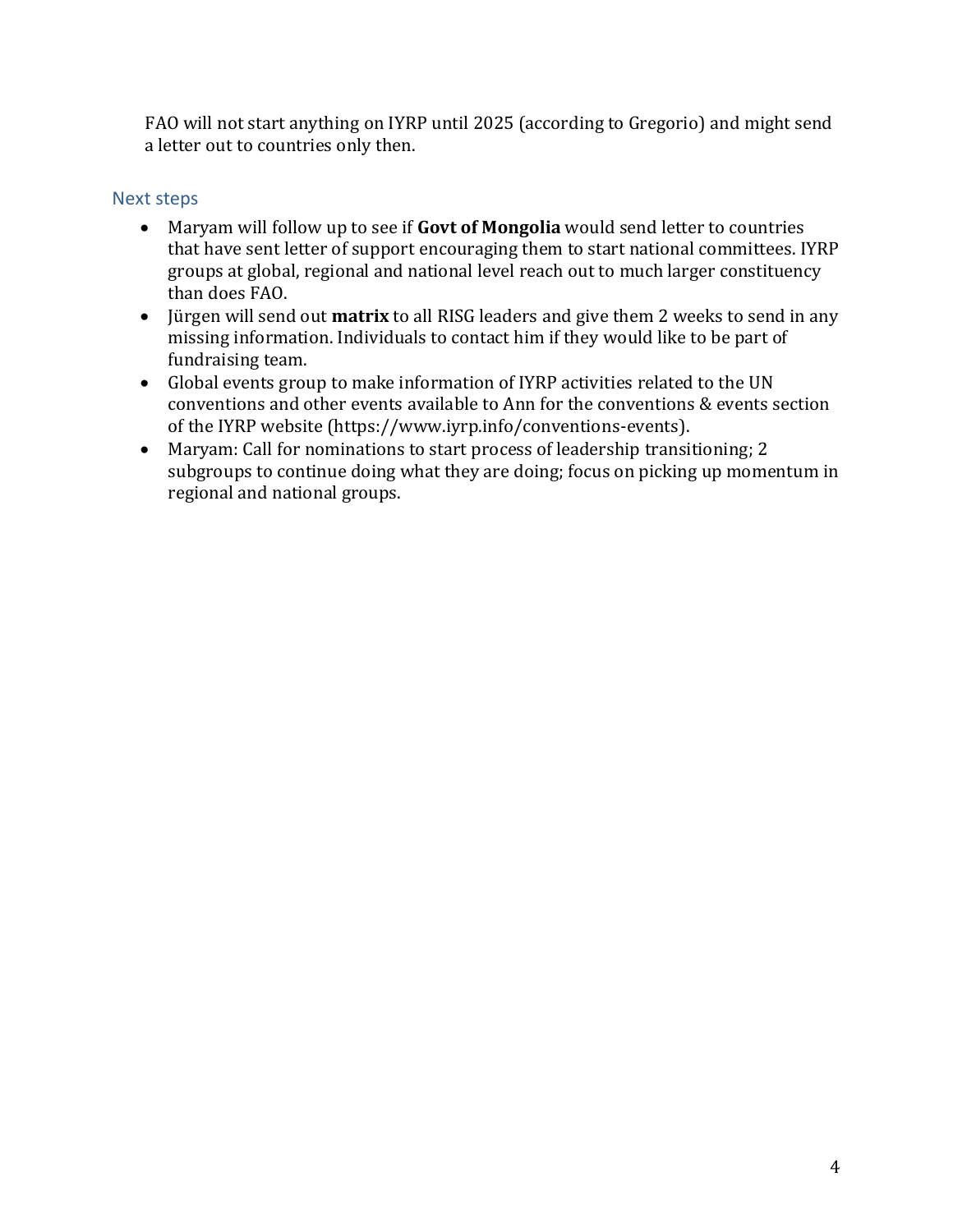# <span id="page-4-0"></span>**Annex 1. Directory of GCG Members**

| <b>First Name</b>               | <b>Last Name</b>                 | <b>RISG</b>                                 | Email                                                                        |
|---------------------------------|----------------------------------|---------------------------------------------|------------------------------------------------------------------------------|
| Anders                          | <b>Oskal</b>                     | Arctic                                      | oskal@reindeercentre.org                                                     |
| Dana                            | Kelly                            | Australasia                                 | dana@danamkelly.com                                                          |
| Sarah                           | McDonald                         | Australasia                                 | sarah.mcdonald@dpi.nsw.gov.au                                                |
| Hijaba                          | Ykhanbai                         | Central Asia & Mongolia<br>(CAM)            | y.hijaba@gmail.com                                                           |
| Han                             | Guodong                          | East Asia                                   | nmghanguodong@163.com                                                        |
| Ruijin                          | Long                             | East Asia                                   | longrj@lzu.edu.cn                                                            |
| Rong                            | Yuping                           | East Asia                                   | rongyuping@cau.edu.cn                                                        |
| Kedibone                        | Chueu                            | Eastern & Southern<br>Africa (ESA)          | kedibonec@gmail.com                                                          |
| Ken                             | <b>Otieno</b>                    | <b>ESA</b>                                  | kenotieno@reconcile-ea.org                                                   |
| Loupa                           | Pius                             | <b>ESA</b>                                  | loupadado.org@gmail.com                                                      |
| Igshaan                         | Samuels                          | <b>ESA</b>                                  | igshaansamuels@gmail.com                                                     |
| Olivier                         | Maurin                           | Europe                                      | o.maurin64@gmail.com                                                         |
| Engin                           | Yilmaz                           | Europe                                      | engin@bican.net                                                              |
| Hossein                         | Badripour                        | Middle East & North<br>Africa (MENA)        | badripour@yahoo.com                                                          |
| Mounir                          | Louhaichi                        | <b>MENA</b>                                 | m.louhaichi@cgiar.org                                                        |
| Layne                           | Coppock                          | North America (NA)                          | <u>layne.coppock@usu.edu</u>                                                 |
| Jürgen                          | Hoth                             | <b>NA</b>                                   | jurgenhoth1521@gmail.com                                                     |
| Barry                           | Irving                           | <b>NA</b>                                   | birving@ualberta.ca                                                          |
| Pablo                           | Frere                            | South America &<br>Caribbean (SAC)          | pablofrere@gmail.com                                                         |
| Pablo                           | Manzano                          | SAC                                         | pablo.manzano.baena@gmail.com                                                |
| Devinder                        | Sadana                           | South Asia                                  | sadana.dk@gmail.com                                                          |
| P.                              | Vivekanandan                     | South Asia                                  | vivekseva@gmail.com                                                          |
| Harouna                         | Abarchi                          | West & Central Africa<br>(WCA)              | ong.a2n@gmail.com                                                            |
| Khalid                          | Khawaldeh                        | <b>WAMIP</b>                                | khalid.khawaldeh@yahoo.com                                                   |
| Serena                          | Ferrari                          | <b>CIRAD</b>                                | serena.ferrari@cirad.fr                                                      |
| Fiona                           | Flintan                          | <b>ILRI</b>                                 | f.flintan@cgiar.org                                                          |
| Gregorio                        | Velasco-Gil                      | FA <sub>O</sub>                             | gregorio.velascogil@fao.org                                                  |
| Veronique                       | Ancey                            | <b>FAO</b>                                  | veronique.ancey@fao.org                                                      |
| Jim                             | O'Rourke                         | IYRP-ISG                                    | jorourke@csc.edu                                                             |
| Maryam                          | Niamir-Fuller                    | IYRP-ISG                                    | mniafull2@gmail.com                                                          |
| <b>Barbara</b>                  | Hutchinson                       | IYRP-ISG                                    | bhutchin@email.arizona.edu                                                   |
| Abdelkader<br>Munkhnasan<br>Ann | Bensada<br>Nasaa<br>Waters-Bayer | <b>UNEP</b><br>MoFALI, Mongolia<br>IYRP-ISG | abdelkader.bensada@un.org<br>munkhnasan2025@gmail.com<br>waters-bayer@web.de |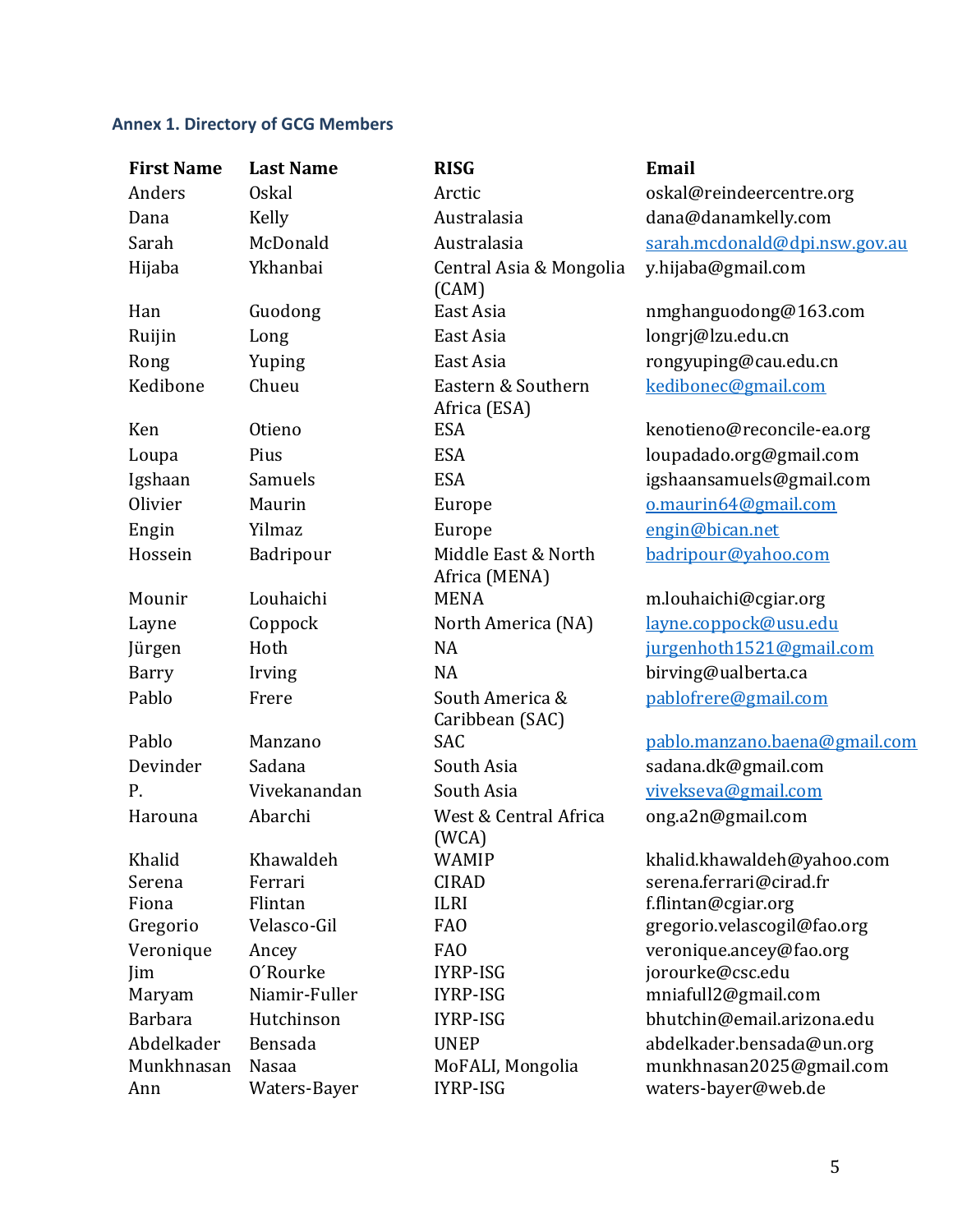# <span id="page-5-0"></span>Annex 2 Outreach pastoralist groups in remote areas, by Jürgen Hoth

(Summary of input received to date.)

## **Outreach to pastoralist groups in remote areas** Prepared by Jürgen Hoth, 2022 05 07

### Goal

- $\triangleright$  Develop a strategy to raise funds to help to reach out to pastoralist groups in remote areas (Anders Oskal)
- $\triangleright$  Work group: Anders, Hijaba, Jürgen and Maryam

### Key proposed Items

- 1. Name and overall size of the pastoralist group
- 2. Geographic distribution
- 3. Main activity that needs to be supported and how would be implemented
- 4. Amount required
- 5. Periodicity (permanent, seasonal, or event-based e.g. annual meeting, etc.)

## Response 8/11 RISG regions

- Arctic
- Australasia
- Central Asia & Mongolia
- East Asia
	- o Inner Mongolia
- Eastern & Southern Africa
- Middle East & North Africa
- Central Asia & Mongolia
- South Asia
- West & Central Africa
- WAMIP

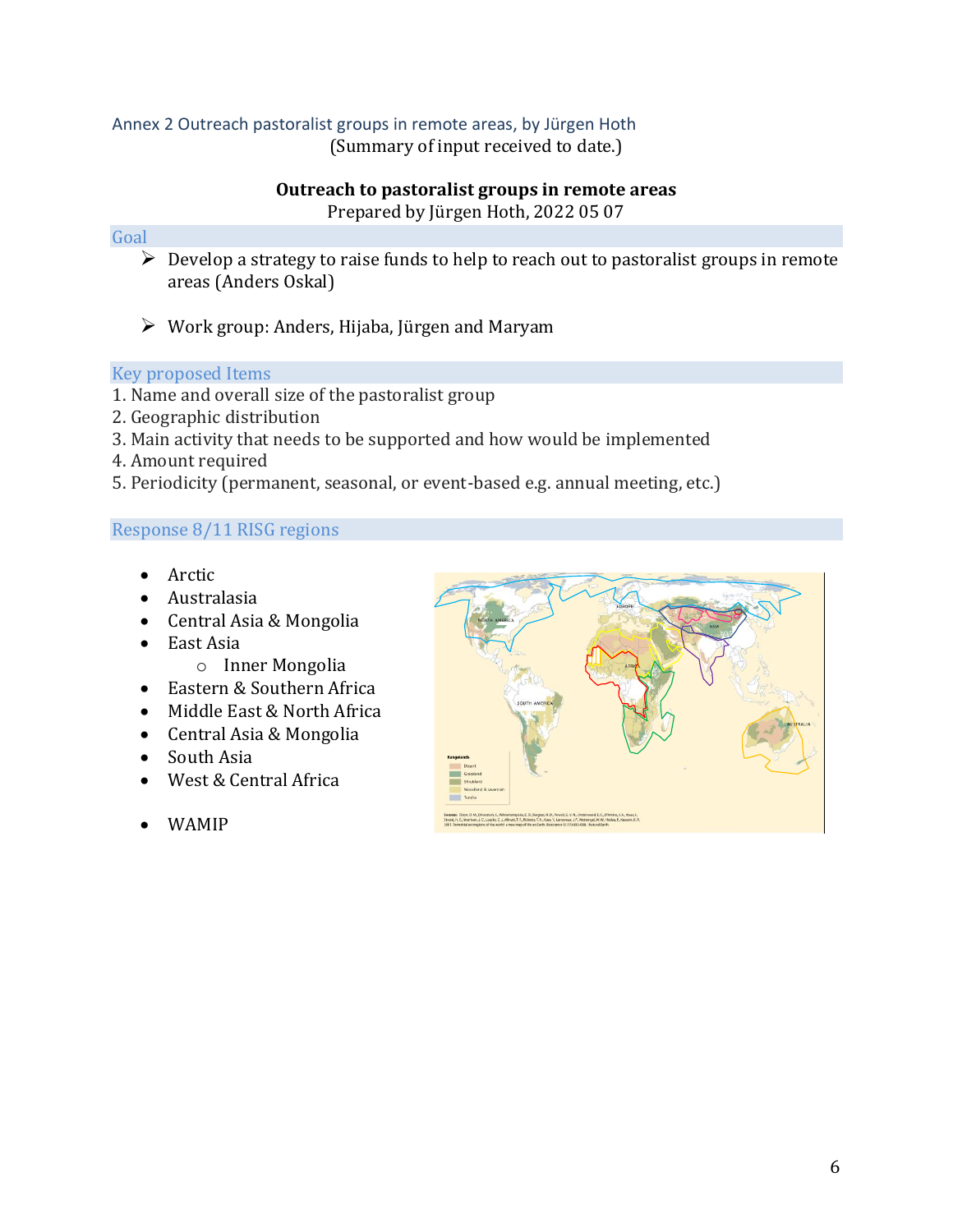## Integrated Matrix (under review)



Name and overall size of the pastoralist groups

• Hundreds of groups per region

#### Main identified goals

- Improve rangeland management
- Bring legal recognition to the traditional rights of pastoralist communities
- Raise awareness about the role of rangelands and the contribution of herders
- Importance of traditional culture through their stories and knowledge

#### Main Issues

- 1. Lack of reliable info about current situation of rangelands / pastoralists
- 2. Lack of recognition of pastoralists' customary governance systems and land tenure rights
- 3. Forced sedentarization and nationalization of natural resources
- 4. Weakening of pastoralists' sense of ownership & unsustainable use of rangelands
- 5. Conflict over rangelands among mobile pastoralists, state authorities & settled communities
- 6. Fragmentation of pastoralists' territories and rangelands degradation
- 7. Climate change: floods, recurrent and prolonged droughts, etc.
- 8. Improper delivery of mobile services, e.g. veterinary, health, energy, water points, education
- 9. Lack of financial support to enhance pastoralists' contribution to the economy & food security
- 10. Transboundary diseases threat to local breeds & livestock mortality
- 11. Lack of awareness and participation of pastoralists regarding the value of native/endangered biodiversity.

#### Outreach mode

**Who**: Pastoralist networks/ associations & gvmnt livestock services.

**How**: Pastoralist festivals, cultural events and regional and international exchange meetings Radio, TV spots, and short videos to be circulated through WhatsApp or TikTok.

#### **Amount and periodicity**

Avg funding requested: &350,000 USD for 3-5 yrs. **Overall**: \$4-5 M USD

#### **Notes**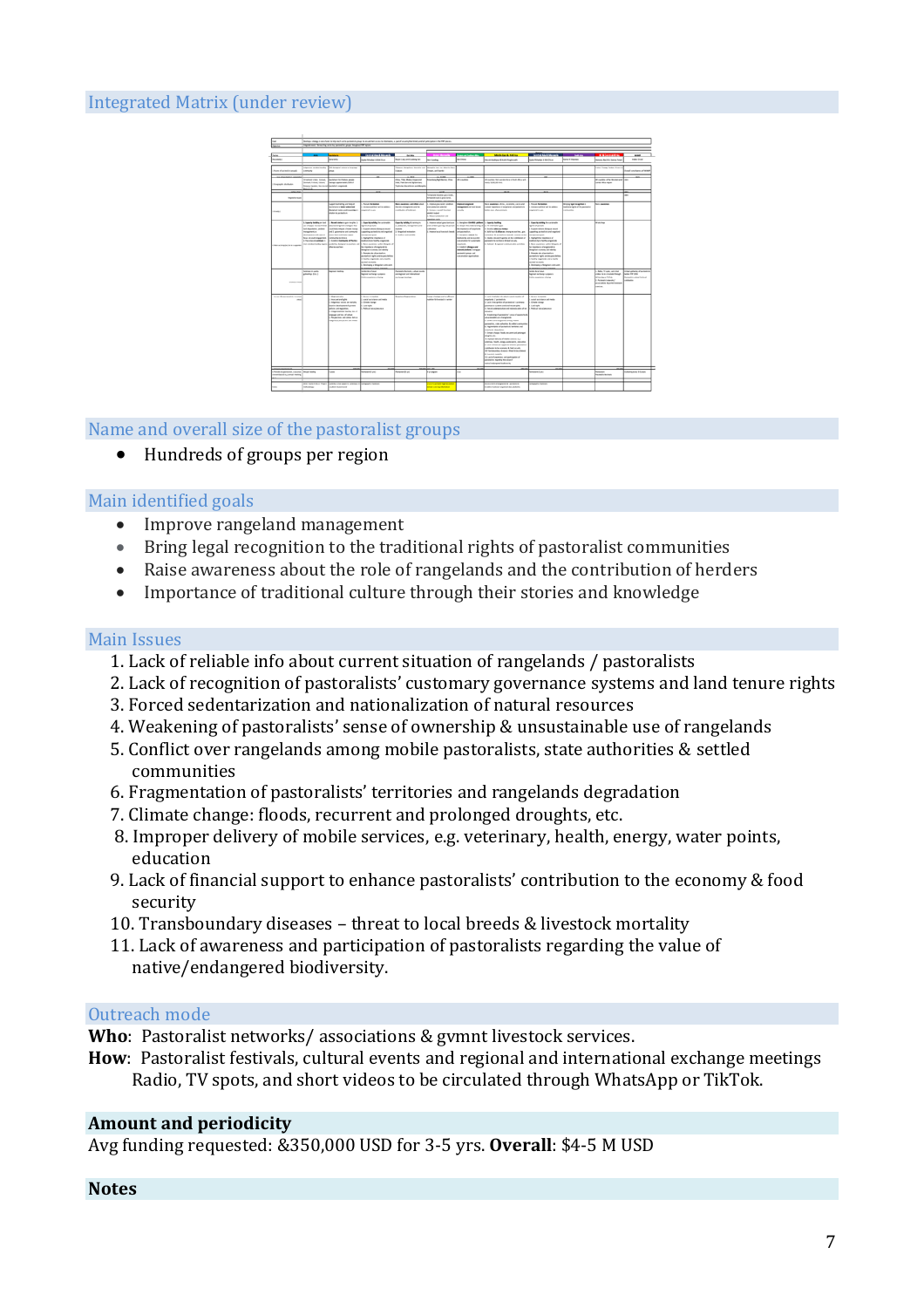- Assessment of rangelands & pastoralists and establish national rangeland data platforms
- Arctic Council EALLU Project methodology

### **Summary**

- Good input that can be used according to the interests of donors
- This seems more the foundation for a **Communication strategy 2022-2026**
- Form a Fundraising Team
- We would like to hear from all regions, but we can start with what we have.

Next steps related to outreach and fundraising

- 4. Send outreach matrix to all RISG Coordinators (Updated RISG directory?)
- 5. Complete Input from all 11/11 regions: deadline
- 6. RISG map (FAO?)
- 7. Integrate the Fundraising Team (contact jurgenhoth1521@gmail.com)

### …about the rangeland map

In addition to being identical maps, both made by WWF.



The original map by Olson et al. (2001). Terrestrial ecoregions of the world: a new map of life on Earth. *Bioscience* 51(11):933-938[. www.worldwildlife.org/publications/terrestrial](http://www.worldwildlife.org/publications/terrestrial-ecoregions-of-the-world)[ecoregions-of-the-world](http://www.worldwildlife.org/publications/terrestrial-ecoregions-of-the-world) has ecoregions that the map by WWF et al. (2021) does not provide Institutions,

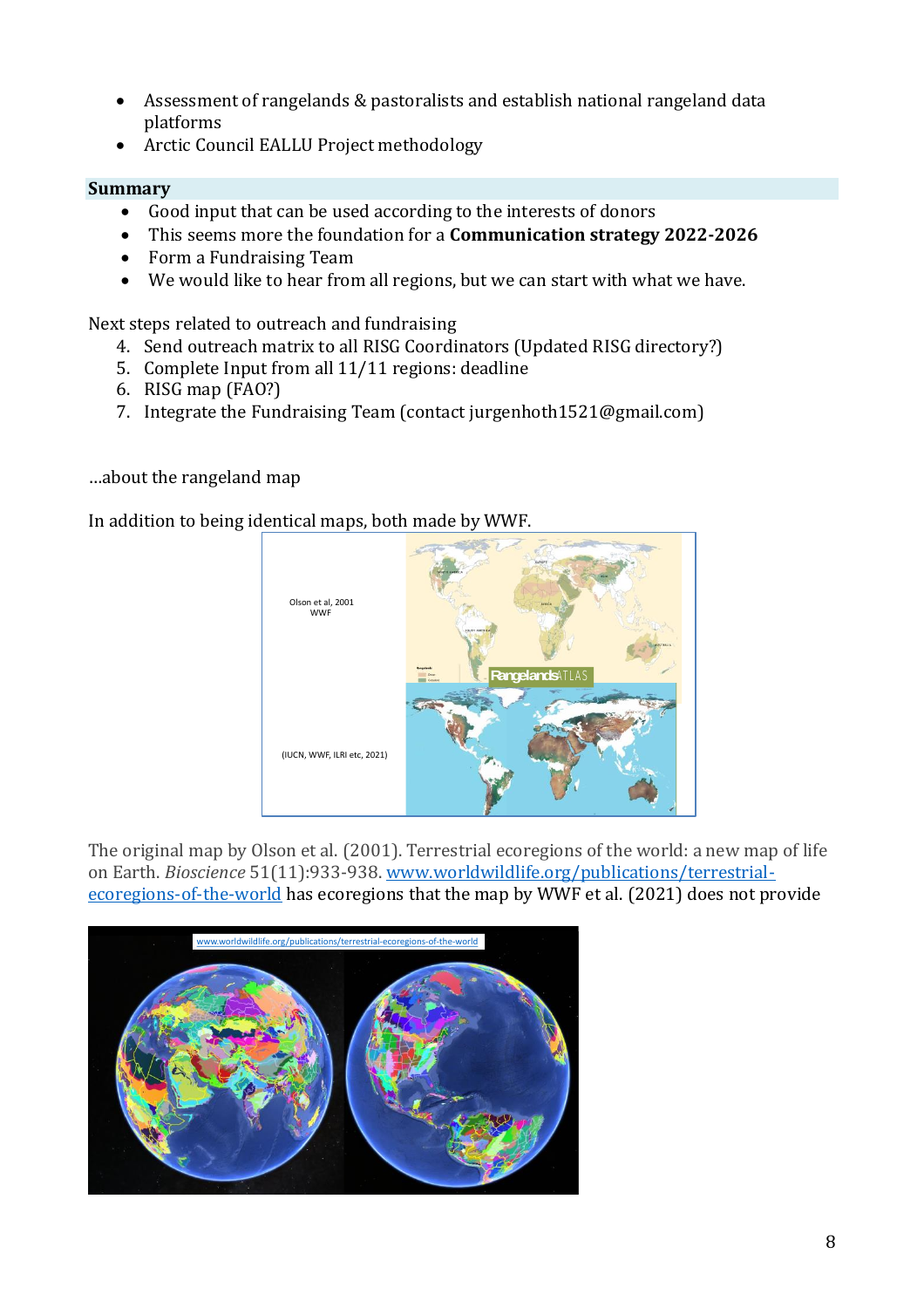## <span id="page-8-0"></span>Annex 3. Draft Proposed IYRP Global Events Strategy 2023-2026, By Pablo Manzano **DRAFT: proposed IYRP Global Events Strategy 2023-2026**

**IYRP Global Events Objectives**: To spread IYRP's key messages to the public and decision makers about pastoralism and sustainable rangelands, in a strategic way so as to achieve some impact by 2026.

**Strategy**: To focus on a few key international conventions (UNCCD, UNFCCC, CBD, HLPF) and meetings of UN agencies (FAO COAG's Sub-committee on Livestock, UNEA, UNFF). To engage with these conventions/conferences in such a way as to create momentum towards desired outcomes by 2026 and beyond.

The IYRP key messages would be the main building block of this engagement. But it has to be evidence-based. In some cases, there is sufficient evidence already available, but in other cases, more field case studies, examples, and analysis will be needed (these are noted in the table).

**Overall recommendation**: GCG should establish sub-groups specific to each of these conventions/conferences who would then plan for and carry out activities related to them at least until 2026.

| <b>Potential</b><br>forums                                                             | <b>IYRP Key</b><br>message                                                                                                                                                                                                                                                                                                                                                                                                    | <b>Outcome desired</b>                                                                                                                                                                                                                                                                                                                                                                                                                                                                    | <b>Evidence</b> | Partner(s)<br>who are<br>already<br>working on<br>it <i>(list can</i><br>be added<br>to)                                                                                                      | <b>Additional</b><br>partners<br>(list needs<br>addition) |
|----------------------------------------------------------------------------------------|-------------------------------------------------------------------------------------------------------------------------------------------------------------------------------------------------------------------------------------------------------------------------------------------------------------------------------------------------------------------------------------------------------------------------------|-------------------------------------------------------------------------------------------------------------------------------------------------------------------------------------------------------------------------------------------------------------------------------------------------------------------------------------------------------------------------------------------------------------------------------------------------------------------------------------------|-----------------|-----------------------------------------------------------------------------------------------------------------------------------------------------------------------------------------------|-----------------------------------------------------------|
| <b>UNCCD</b><br>United<br><b>Nations</b><br>Convention to<br>Combat<br>Desertification | Rangelands and<br>pastoralism are<br>critical to the<br>livelihoods and<br>income of<br>hundreds of<br>millions of people<br>worldwide.<br>Sustainable<br>pastoralism<br>generates wealth<br>at the cost of none<br>and to the benefit<br>of all<br>Degraded<br>rangelands can be<br>rehabilitated cost<br>effectively by<br>relying upon<br>pastoralists'<br>stewardship and<br>allowing a return<br>to mobile<br>livestock. | <b>UNCCD COP 15 (2022)</b><br>Ξ<br>High-level and side<br>events to raise<br>awareness;<br>government and CSO<br>statements; additions<br>to COP Decisions that<br>request the Secretariat<br>to provide evidence on<br>the importance<br>rangelands and<br>pastoralism (R&P).<br><b>UNCCD COP 16 (2024)</b><br>= A Decision by the<br>COP recognizing R&P<br>and calling for<br>appropriate action.<br><b>UNCCD COP 17 (2026)</b><br>Potentially hosted by<br>Government of<br>Mongolia. | <b>YES</b>      | <b>WWF</b><br><b>IUCN</b><br><b>ILRI</b><br><b>CIRAD</b><br><b>CENESTA</b><br>$\ddag$<br>Coalition of<br>Grasslands,<br>Savannah's<br>and<br>Rangelands<br>(launch in<br>Abidjan May<br>2022) | IFAD?<br>UN-DER?                                          |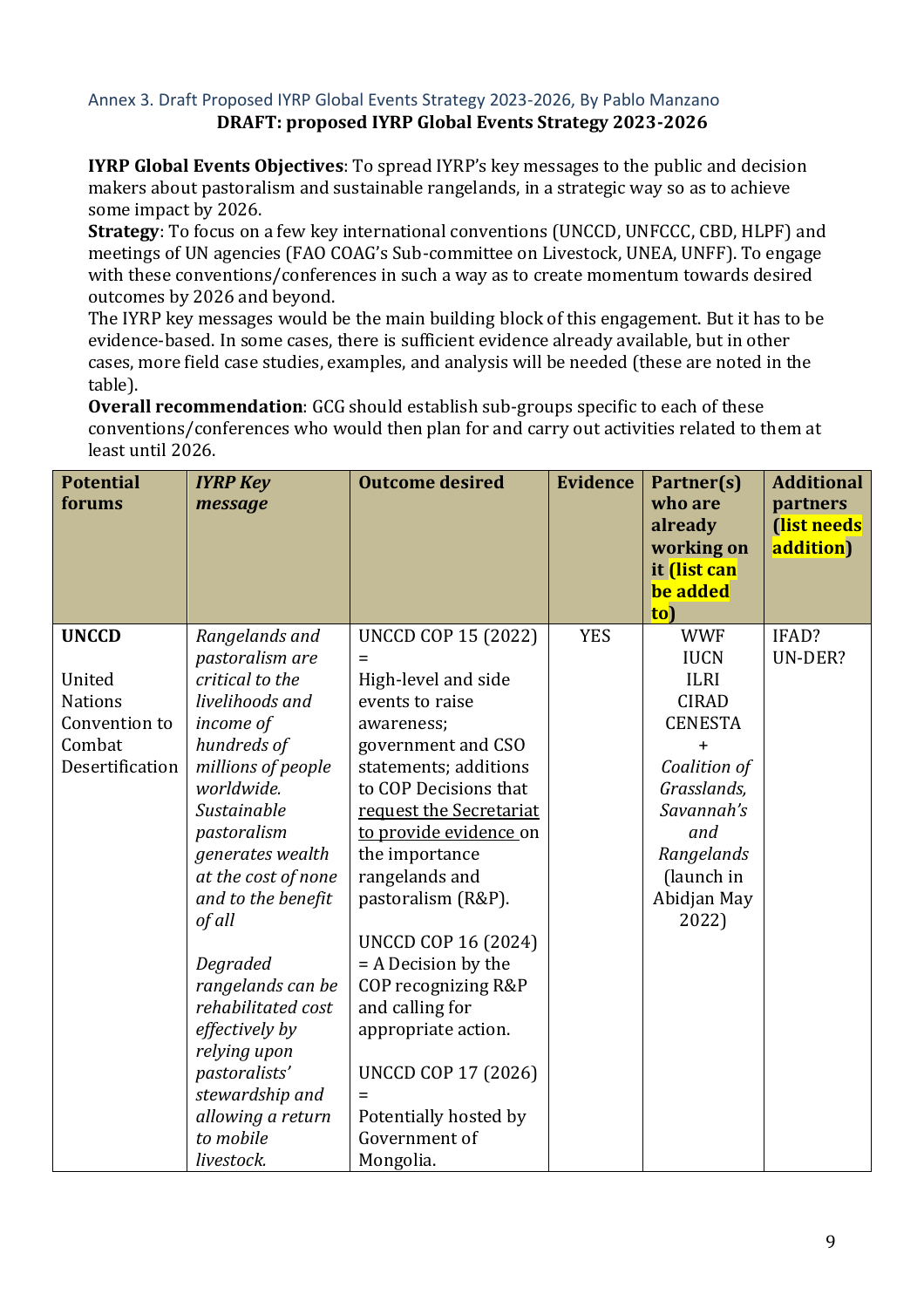| <b>Potential</b> | <b>IYRP Key message</b>      | <b>Outcome</b>         | <b>Evidence</b> | Partner(s)         | <b>Additional</b> |
|------------------|------------------------------|------------------------|-----------------|--------------------|-------------------|
| forums           |                              | desired                |                 | who are            | partners          |
|                  |                              |                        |                 | already            | (list needs       |
|                  |                              |                        |                 | working on it      | addition)         |
|                  |                              |                        |                 | (list can be       |                   |
|                  |                              |                        |                 | added to)          |                   |
| <b>UNFCCC</b>    | Pastoralism is a livestock   | <b>IPCC</b> reports to | Data are        | <b>IDS/PASTRES</b> |                   |
| United           | production system that       | better reflect         | emerging        | <b>ILRI</b>        |                   |
| <b>Nations</b>   | requires the least fossil    | the benefits of        | but need        | GASL               |                   |
| Framework        | fuel energy, helping in      | pastoralism            | more            | <b>IIED</b>        |                   |
| Convention       | turn to reduce the demand    |                        | comparative     |                    |                   |
| to Combat        | of industrial feed whose     | IYRP to hold a         | studies         |                    |                   |
| Climate          | production and transport     | webinar for            |                 |                    |                   |
| Change           | produce large GHG            | <b>IPCC Authors to</b> | Some data       |                    |                   |
|                  | emissions.                   | bring latest           | exist on        |                    |                   |
|                  | Pastoralism is a very cost-  | science to their       | forest and      |                    |                   |
|                  | effective method of          | attention              | grazing         |                    |                   |
|                  | preventing wildfires since   |                        | Pablo's         |                    |                   |
|                  | grazing on rangelands        | Side events at         | work;           |                    |                   |
|                  | consumes much of the         | COPs to raise          | Richard         |                    |                   |
|                  | biomass, which otherwise     | awareness              | Conant's        |                    |                   |
|                  | forms the fuel for fires.    |                        | work (Univ      |                    |                   |
|                  | Rangelands sustained by      |                        | Utah);          |                    |                   |
|                  | pastoralism are one of the   |                        | Engin's         |                    |                   |
|                  | largest carbon sinks on      |                        | research in     |                    |                   |
|                  | the planet. Keeping          |                        | Turkey          |                    |                   |
|                  | rangelands managed           |                        |                 |                    |                   |
|                  | under sustainable grazing    |                        |                 |                    |                   |
|                  | practices is essential for   |                        |                 |                    |                   |
|                  | climate change               |                        |                 |                    |                   |
|                  | mitigation.                  |                        |                 |                    |                   |
|                  | While industrial livestock   |                        |                 |                    |                   |
|                  | systems have a large         |                        |                 |                    |                   |
|                  | footprint, the carbon &      |                        |                 |                    |                   |
|                  | water footprint of           |                        |                 |                    |                   |
|                  | pastoralists is next to nil. |                        |                 |                    |                   |
|                  | Pastoralism is the most      |                        |                 |                    |                   |
|                  | nature & climate friendly    |                        |                 |                    |                   |
|                  | livestock system with        |                        |                 |                    |                   |
|                  | many ecosystem services.     |                        |                 |                    |                   |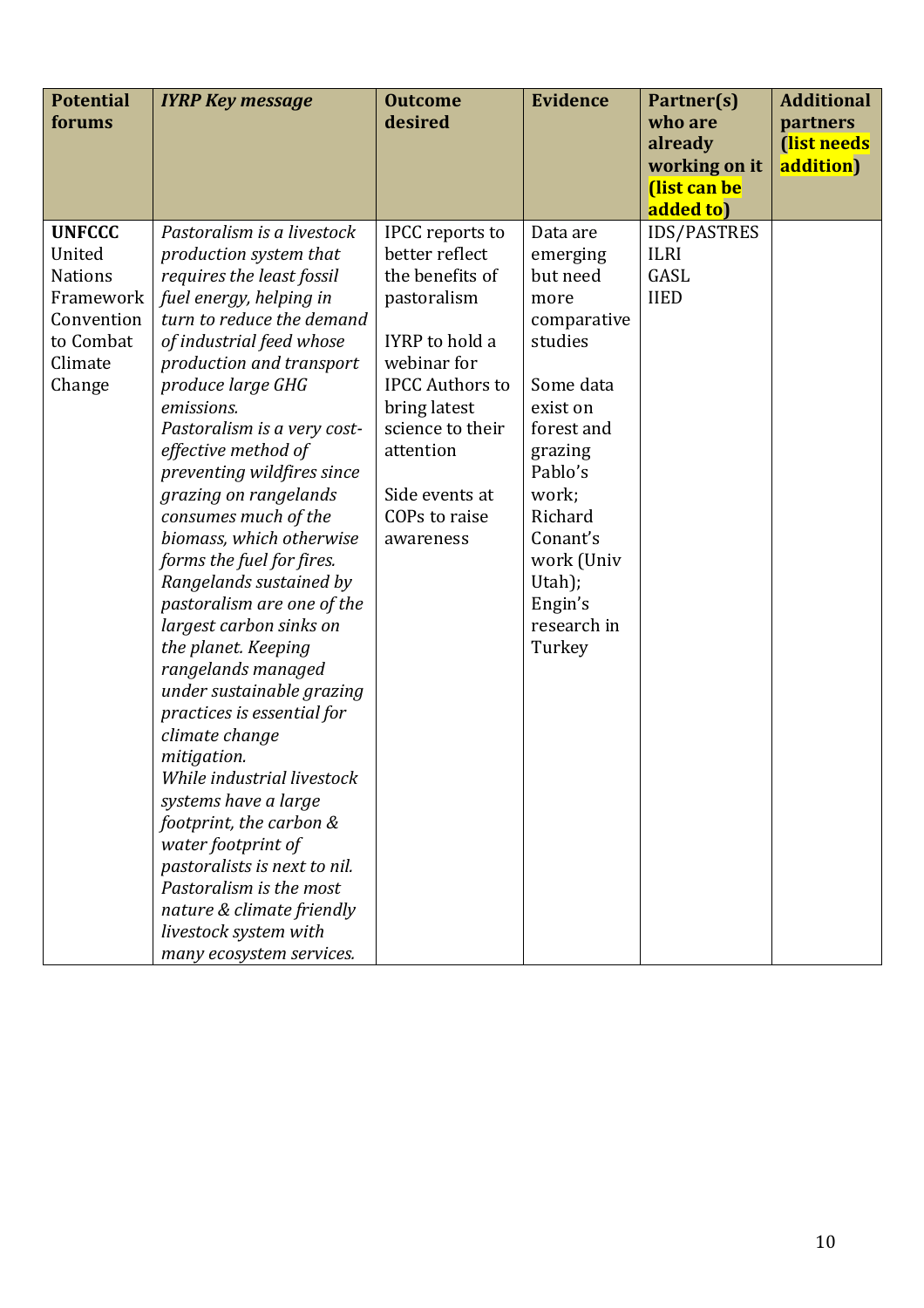| <b>Potential</b><br>forums | <b>IYRP Key</b><br>message | <b>Outcome</b><br>desired | <b>Evidence</b>  | Partner(s)<br>who are<br>already<br>working on<br>it <i>(list can be</i><br>added to) | <b>Additional</b><br>partners<br>(list needs<br>addition) |
|----------------------------|----------------------------|---------------------------|------------------|---------------------------------------------------------------------------------------|-----------------------------------------------------------|
| <b>CBD</b>                 | Pastoralism                | <b>IPBES</b> to           | Yes              | <b>WWF</b>                                                                            |                                                           |
| United                     | continues over             | include                   | Protecting       | <b>IUCN</b>                                                                           |                                                           |
| <b>Nations</b>             | centuries because          | assessment of             | pastoral         | Yolda                                                                                 |                                                           |
| Convention                 | of its harmonious          | nature-based              | livelihoods and  |                                                                                       |                                                           |
| on Biological              | interaction with           | pastoralism               | their lands will |                                                                                       |                                                           |
| Diversity                  | nature. Relying on         | CBD OECM to               | contribute to    |                                                                                       |                                                           |
|                            | a constant                 | better                    | achieving the    |                                                                                       |                                                           |
|                            | interdependency,           | recognize and             | 2030 targets     |                                                                                       |                                                           |
|                            | pastoralists               | include                   |                  |                                                                                       |                                                           |
|                            | maintained their           | pastoralism               |                  |                                                                                       |                                                           |
|                            | lifestyle, as well as      | <b>IUCN WCC</b>           |                  |                                                                                       |                                                           |
|                            | the rangeland              | resolution at             |                  |                                                                                       |                                                           |
|                            | ecosystems, for            | WCC, including            |                  |                                                                                       |                                                           |
|                            | thousands of               | pastoralism as a          |                  |                                                                                       |                                                           |
|                            | years.                     | potential OECM            |                  |                                                                                       |                                                           |
|                            |                            | in line with              |                  |                                                                                       |                                                           |
|                            |                            | <b>IUCN Categories</b>    |                  |                                                                                       |                                                           |
|                            |                            | 5 & 6                     |                  |                                                                                       |                                                           |

| <b>Potential</b><br>forums                                                              | <b>IYRP Key</b><br>message                                                                                                                                                                                                                                    | <b>Outcome desired</b>                                                                                                                                                                                                                                                                                                                                                | <b>Evidence</b>                                                        | Partner(s)<br>who are<br>already<br>working on<br>it (list can<br>be added<br>$\overline{\text{to}}$ | <b>Additional</b><br>partners (list<br>needs<br>addition)                                  |
|-----------------------------------------------------------------------------------------|---------------------------------------------------------------------------------------------------------------------------------------------------------------------------------------------------------------------------------------------------------------|-----------------------------------------------------------------------------------------------------------------------------------------------------------------------------------------------------------------------------------------------------------------------------------------------------------------------------------------------------------------------|------------------------------------------------------------------------|------------------------------------------------------------------------------------------------------|--------------------------------------------------------------------------------------------|
| <b>HLPF</b><br><b>High Level</b><br>Political<br>Forum on<br>Sustainable<br>Development | Hundreds of<br>millions of<br>people depend<br>directly or<br>indirectly on<br>pastoralism for<br>their food.<br>Rangelands &<br>pastoralism<br>can play a<br>major role in<br>achieving safe,<br>nutritious,<br>sustainable and<br>equitable food<br>systems | <b>Evaluation of 2030</b><br>Agenda shows that<br>pastoralists were<br>left behind, and calls<br>for the post-2030<br>Agenda to integrate<br>them<br>Stockholm+50 (June<br>$2022$ ) =<br>a) Side Event with<br>Gov of Mongolia<br>b) Statement of<br><b>IPLC</b> and<br>Declaration<br><b>UNEP</b> virtual<br>$\mathcal{C}$<br>consultations<br>Dialogue spaces<br>d) | Yes<br>focus on<br>sustainability<br>and equity<br>and human<br>rights | World<br>Reindeer<br>Center<br><b>WAMIP</b><br><b>UNEP</b><br><b>UNDP</b><br><b>FAO</b>              | <b>IPLC</b><br>(Indigenous<br>Peoples and<br>Local<br>Communities<br>coalition of<br>HLPF) |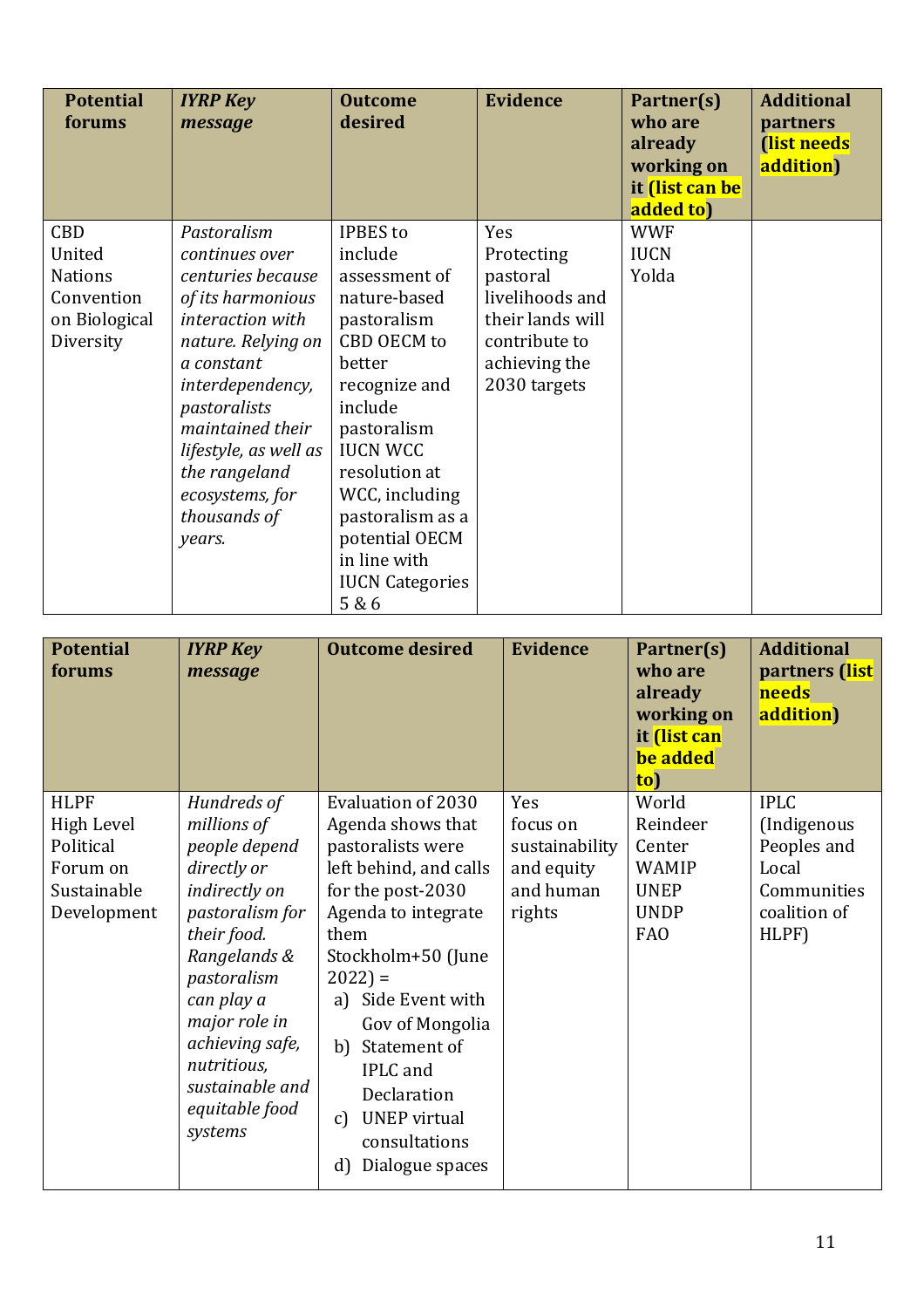| <b>UNEA</b>           | While            | UNEA 2026/27 to       | Yes | IFAD? |
|-----------------------|------------------|-----------------------|-----|-------|
| <b>United Nations</b> | industrial       | specifically          |     |       |
| Environmental         | livestock        | acknowledge role of   |     |       |
| Assembly              | systems have a   | rangelands and        |     |       |
|                       | large footprint, | pastoralism for       |     |       |
|                       | the carbon &     | sustainability and    |     |       |
|                       | water footprint  | equity                |     |       |
|                       | of pastoralists  | Global Water          |     |       |
|                       | is next to nil.  | Forum/World Water     |     |       |
|                       | Pastoralism is   | Week to               |     |       |
|                       | the most         | acknowledge the       |     |       |
|                       | nature &         | benefits of           |     |       |
|                       | climate friendly | sustainable           |     |       |
|                       | livestock        | rangelands and        |     |       |
|                       | system with      | pastoralism Water     |     |       |
|                       | many             | footprint narrative;  |     |       |
|                       | ecosystem        | pastoralism uses      |     |       |
|                       | services         | relatively less water |     |       |

| <b>Potential</b><br>forums                                     | <b>IYRP Key message</b>                                                                                                                                                                                                                                                                                                                                                                                                                                                        | <b>Outcome</b><br>desired                                                                                       | <b>Evidence</b>                                                                                                                                                                   | Partner(s)<br>who are<br>already<br>working on<br>it <i>(list can be</i><br>added to) | <b>Additional</b><br>partners (list<br>needs<br>addition) |
|----------------------------------------------------------------|--------------------------------------------------------------------------------------------------------------------------------------------------------------------------------------------------------------------------------------------------------------------------------------------------------------------------------------------------------------------------------------------------------------------------------------------------------------------------------|-----------------------------------------------------------------------------------------------------------------|-----------------------------------------------------------------------------------------------------------------------------------------------------------------------------------|---------------------------------------------------------------------------------------|-----------------------------------------------------------|
| FAO COAG<br>Sub-<br>Committee<br>on<br>Livestock               | Pastoralism is a<br>livestock production<br>system that requires<br>the least fossil fuel<br>energy, helping in turn<br>to reduce the demand<br>of industrial feed<br>whose production and<br>transport produce<br>large GHG emissions.<br>Pastoralism uses<br>rangelands unsuitable<br>for crops to benefit<br>human and<br>environmental health.<br>With low reliance on<br>external chemical<br>inputs, it converts<br>natural vegetation<br>into highly nutritious<br>food | <b>COAG Livestock</b><br>Sub-Committee<br>2026 to focus<br>on nature-<br>based<br>pastoralism and<br>rangelands | Yes<br>But also<br>Need more<br>comparative<br>studies; e.g.<br>how many<br>countries<br>currently<br>regulate<br>hormones,<br>antibiotics,<br>nitrogen and<br>other<br>chemicals | PKH-FAO<br><b>ILRI</b><br>GASL                                                        |                                                           |
| <b>UNFF</b><br>United<br><b>Nations</b><br>Forum on<br>Forests | Pastoralism is a very<br>cost-effective method<br>of preventing wildfires<br>since grazing on<br>rangelands consumes                                                                                                                                                                                                                                                                                                                                                           | <b>UN Forum on</b><br>Forests 2024<br>and 2026:<br><b>Global Forest</b><br>Goal 2                               | Some data<br>exist on<br>forest and<br>grazing                                                                                                                                    | <b>IDS/PASTRES</b><br><b>WWF</b><br><b>IUCN</b><br><b>CIRAD</b>                       |                                                           |